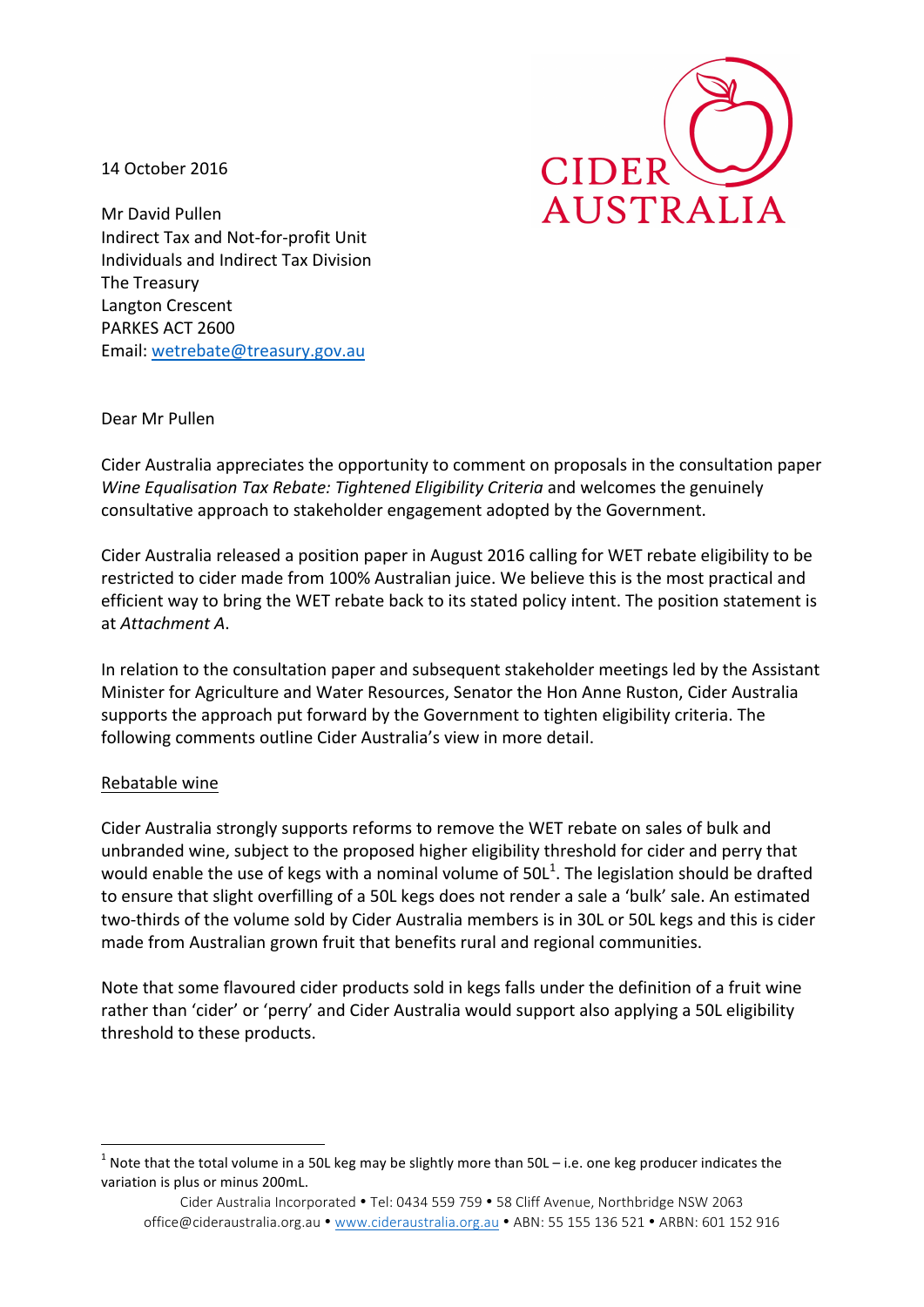# Eligible producer

Cider Australia does not support the proposed limiting of eligibility for the rebate to those producers who own or have a long term lease over a winery, in line with views expressed by smaller wine makers. Doing so would prevent many craft cider producers from accessing the WFT rebate.

It is encouraging that the Government is now exploring an alternative approach to redefining eligibility based on owning 85% of the fruit at the time of crushing. This approach is supported and should largely address Cider Australia's concerns about the WET rebate being paid on cider made from imported concentrate.

Cider Australia has no concerns with bringing forward the introduction of tighter eligibility criteria.!

# WET rebate cap

The Australian cider industry is embryonic and at a similar stage of development to the wine industry in the 1970's. Sweeter styles were in vogue and the use of eating or sultana grapes were common in the production of wine. We are now only beginning to see the cultivation of purpose grown cider fruit, which is required to develop a world-class industry with significant export potential in the future. The WET rebate provides incentives for investment, innovation and export growth that are crucial to support this exciting time of growth.

Cider Australia does not support any reduction in the WET rebate cap while cider labelling laws require reform. Reducing the cap in the absence of adequate consumer information leads to an even more uneven playing field and could be disastrous for the industry. There is market failure and producers that use Australian grown fruit do not have the ability to effectively differentiate and market their product. The key changes needed to labelling laws are:

- align the inconsistent definitions of cider in WET legislation and the Australian New Zealand Food Standards Code (Standard 2.7.3)
- mandate a minimum juice content in cider of 50% (in line with the US)<sup>2</sup>.

Cider Australia also believes that the Government should implement and assess the impact of reforms to tighten the definitions of rebatable wine and eligible producer before making any changes to WET rebate cap. Cider Australia suspects that 'fixing' WET leakages will lead to significant budget savings and potentially deliver the \$180M in savings that have been included in the forward estimates. Precluding the need to scale back the WET rebate cap and put at risk the future development of the cider industry.

Cider Australia supports a cellar door 'top up' such as that raised by the wine industry and discussed at stakeholder consultation meetings. While Cider Australia would prefer to see the

!!!!!!!!!!!!!!!!!!!!!!!!!!!!!!!!!!!!!!!!!!!!!!!!!!!!!!!!!!!!

<sup>&</sup>lt;sup>2</sup> For a full analysis of cider definitions around the globe see *Attachment B*.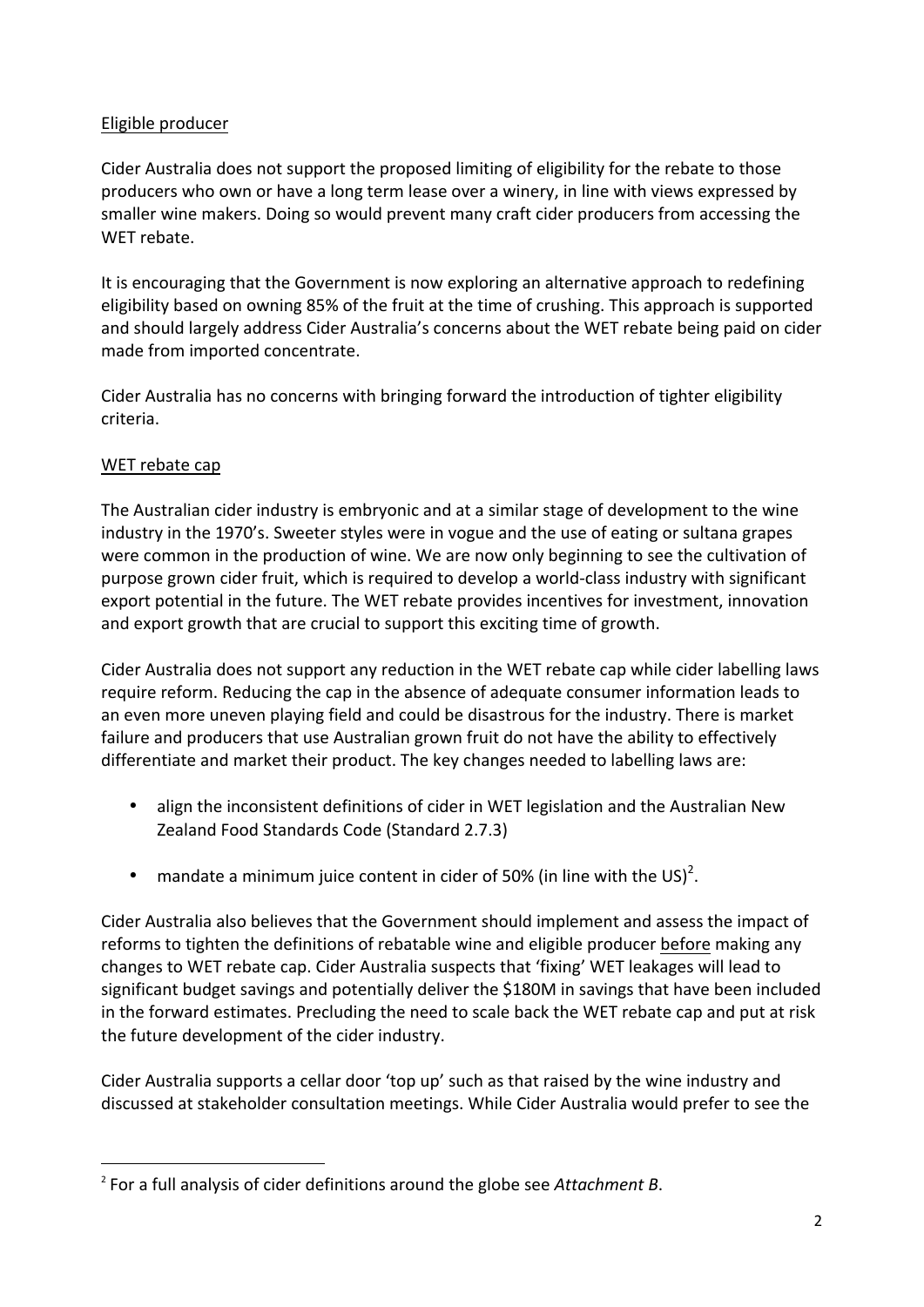WET rebate retained at its current level, if that did not occur this measure would go some way towards sustaining incentives to invest in the cider industry in regional Australia.

Please get in touch on 0434 734 797 or president@cideraustralia.org.au if you require further information.

Yours sincerely

5 BRi)

Sam!Reid President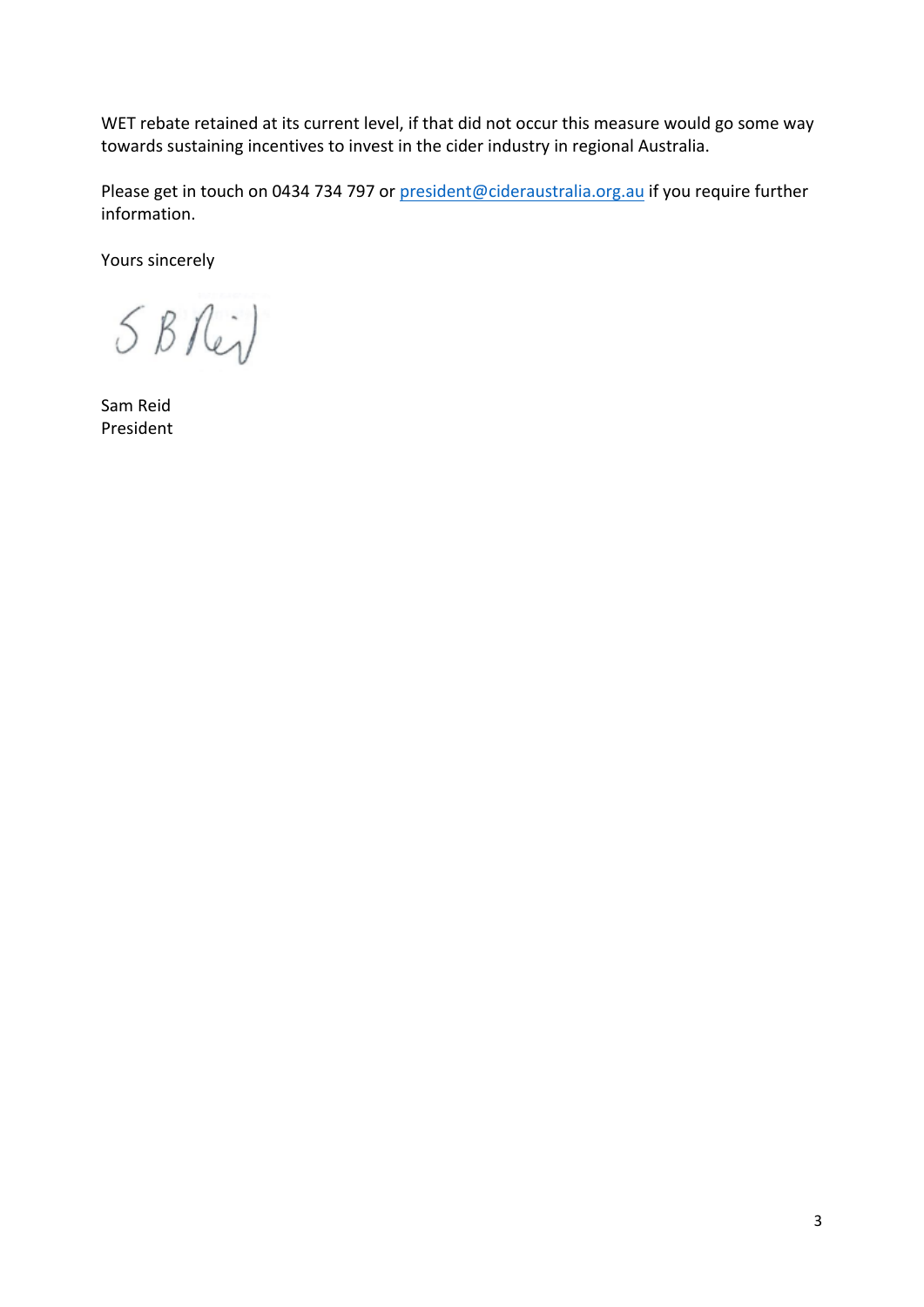# **ATTACHMENT A**

### **CIDER AUSTRALIA POSITION STATEMENT ON WET REFORM**

### **AUGUST(2016**

**Cider Australia welcomes the opportunity to work with the Federal Government on** redefining eligibility criteria for the WET rebate.

Cider Australia believes small and medium sized 'craft' cider and perry producers whose activities directly support rural and regional communities across Australia should continue to be eligible for the WET rebate. On this basis:

- **Only cider and perry made from 100% Australian apple and pear juice should be eligible** for the WET rebate given its production directly benefits rural and regional Australia, and  $c$ ider and perry made from imported juice concentrate should not be eligible. Savings from this reform should be allocated to activities that promote cider tourism and exports.
- reforms should be made to the WET rebate scheme to close loopholes in line with its stated policy intent, however, in relation to the definition of a bulk sale 'bulk' should be defined as a single container exceeding 51 litres at the time of the dealing. Branded cider is commonly sold in 30L and 50L kegs which is more efficient and sustainable than lower capacity alternatives and should be encouraged.

Cider Australia does not support a reduction in the \$500,000 WET rebate cap due to the potential adverse impacts of this measure on cider market development.

**Cider Australia believes it would be unfair to reduce support for cider producers, either** through reducing the WET rebate cap or tightening eligibility, when inadequate and poorly enforced labelling laws prevent those same producers from competing on a level playing field with producers that use substantially imported ingredients.

#### **BACKGROUND**

!!!!!!!!!!!!!!!!!!!!!!!!!!!!!!!!!!!!!!!!!!!!!!!!!!!!!!!!!!!!

Cider Australia represents the interests of the craft cider and perry (also called pear cider) industry in Australia. We have more than 80 member organisations including cider makers, Australian agricultural producers, manufacturers and distributors. Our primary concern is to build a sustainable category through maintaining and improving the quality of ciders produced and marketed in Australia.

**Cider Australia defines "Australian craft cider" as cider or perry that is made from 100%** Australian grown apple and pear juice<sup>3</sup>. There are craft cider producers in all of Australia's apple and pear growing regions areas as well as a limited number in urban areas (see figure  $1$ the locations of Cider Australia members are shown in red and key cider producing regions in green).

 $3$  Similarly, "International craft cider" is cider and perry made with juice from the UK, New Zealand, or France etc, where the origin of the juice in the cider aligns with the country of origin indicated on the label.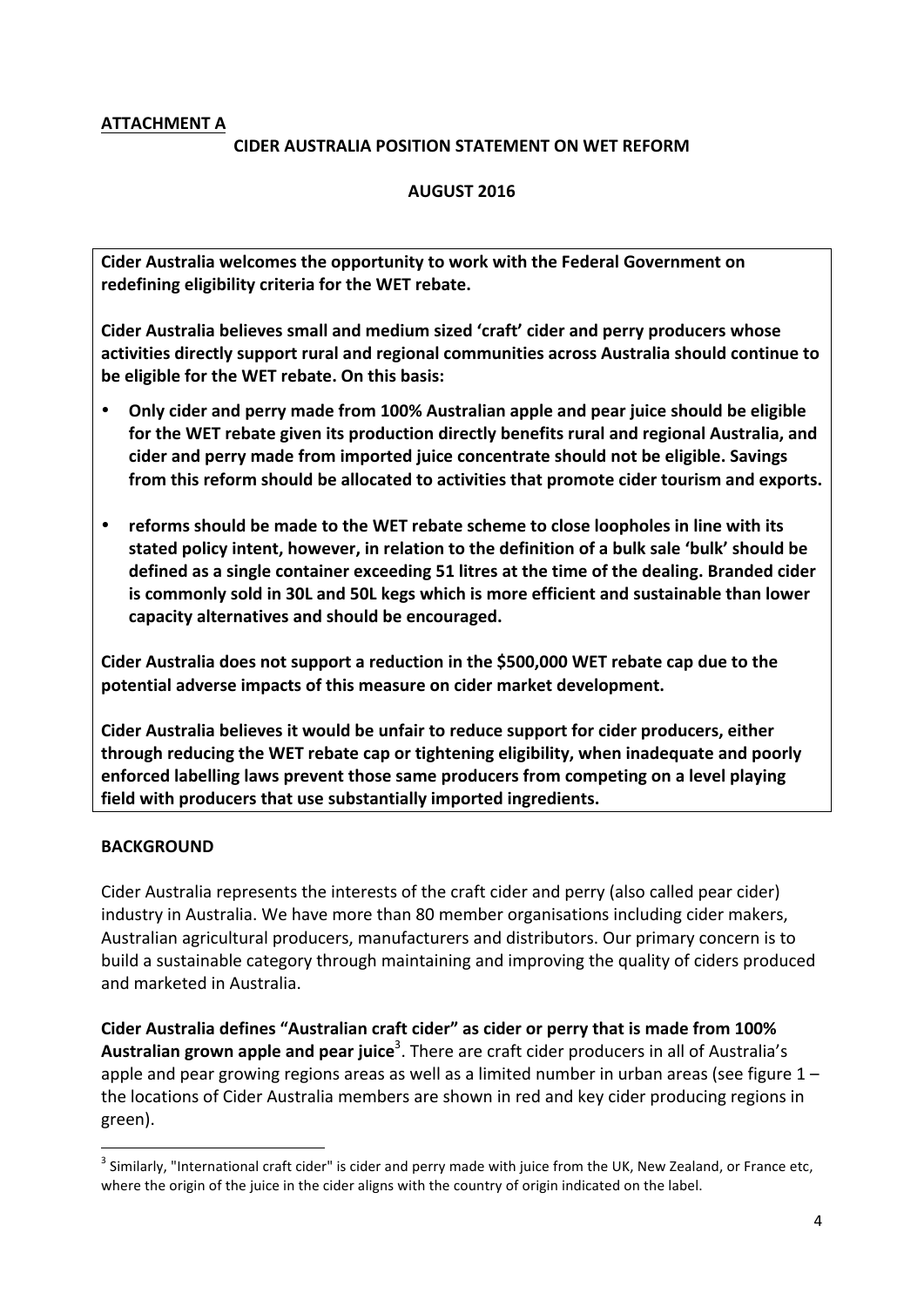

*Figure 1: Cider Australia's cider map of Australia* 

Source: www.cideraustralia.org.au/what-is-cider/australian-cider-map/

The Wine Equalisation Tax (WET) rebate is crucial to the viability of the domestic craft cider industry and the growers and local communities it supports. Continued development of the cider category relies on the quality, diversity and innovation brought about by small and medium sized producers as production evolves and matures in line with consumer demand.

The stated policy intent of the WET rebate is "to support small wine producers in rural and *regional Australia"*. Cider Australia believes the WET rebate is achieving this goal where it is directed to craft cider producers. The craft cider industry supports rural and regional Australia by using local fruit (with various levels of involvement in the fruit supply chain), investing in and using local infrastructure, and supporting local employment and tourism with many businesses having a cellar door facility and featuring in local tourist trails. The production of craft cider in urban areas also supports regional agriculture by using regionally grown fruit.

Cider Australia understands that a substantial portion of the WET rebate is being paid to unintended recipients. To ensure the WET rebate scheme remains sustainable, Cider Australia has supported, and continues to support, reforms to the WET rebate to close loopholes in line with its stated policy intent.

Historically, Cider Australia's position on WET rebate reform has been aligned with that of the Winemakers' Federation of Australia (WFA) and Wine Grape Growers Australia. Cider is a fruit wine, and the cider industry mirrors the wine industry from fruit growing, production and manufacturing through to sales and distribution. However, with the focus now on redefining eligibility for the WET rebate, some important differences between grape wine and cider become relevant and warrant a differentiated policy response.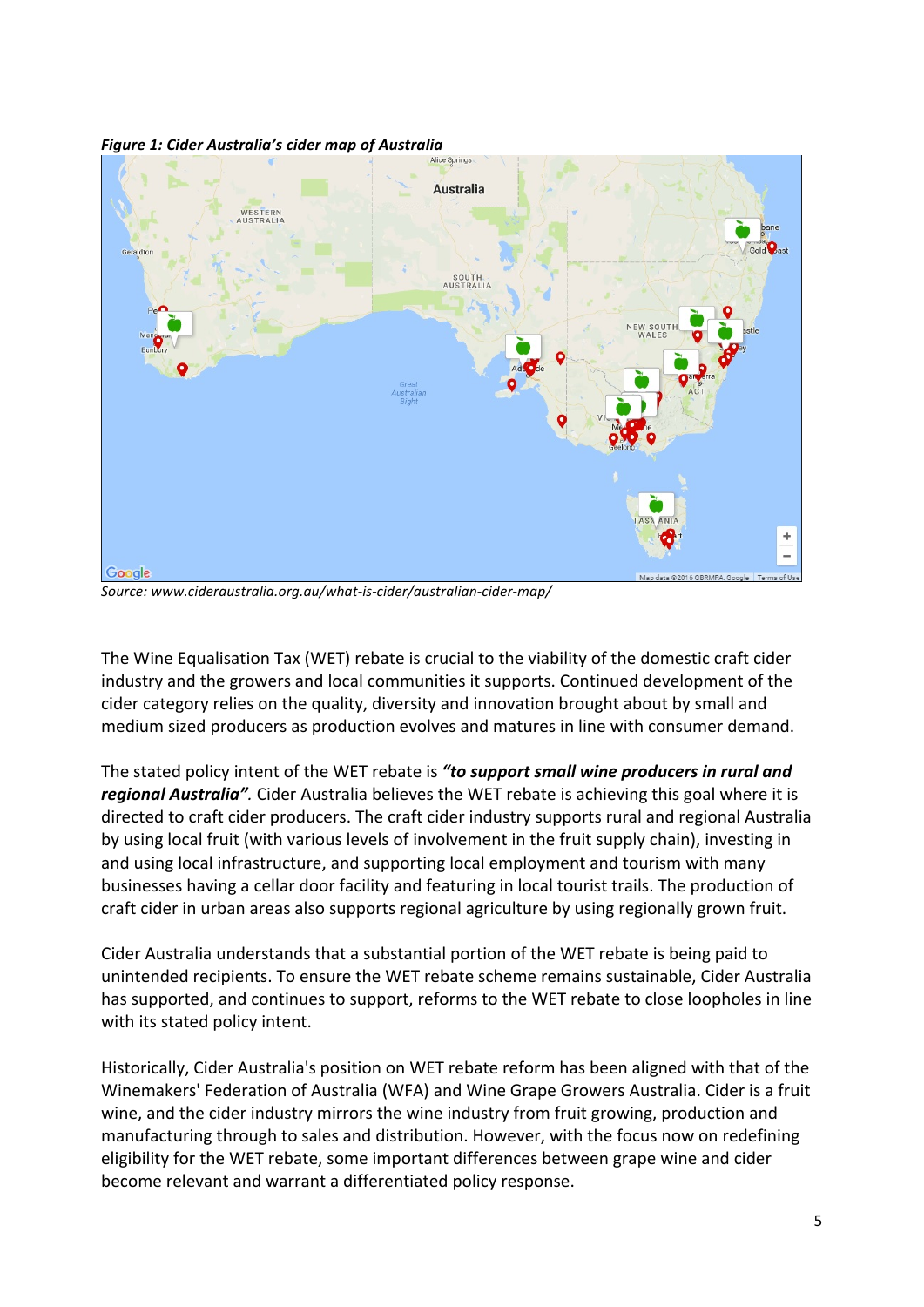## **PROPOSED REFORMS TO WET REBATE**

The Federal Government announced the following reforms to the WET rebate in its May 2016 Budget:

- rebate cap to be reduced from \$500k to \$350k on 1 July 2017 and to \$290k on 1 July 2018
- immediate amendments to associated producer provisions to help deter artificial business structuring and multiple rebate claims
- tightened eligibility criteria from 1 July 2019 to limit access to the WET Rebate to:
	- packaged, branded wine which is for sale to domestic consumers; and
	- 'wine producers' with a significant interest in a winery (ie. own a winery or have long term lease over a winery).

The Government indicated that further consultation on implementing the tightened eligibility criteria is required and that this will begin in the coming months. As part of this, the Government will release an implementation paper and hold meetings with stakeholders in major wine producing regions.

The projected savings of the reforms is \$300m over 4 years, of which \$50m over 4 years would be committed to the Australian Grape and Wine Authority to promote wine tourism and exports.

# **CURRENT WFA POLICY**

In its 22 June 2016 report on Board outcomes, WFA advocates the following:

- Retention of the WET rebate cap at \$500,000, believing that the reduction in the cap will have far greater negative impacts on the industry than the Government believed when it implemented the measure in the 2016 Budget.
- the eligibility criteria as announced in the Budget will exclude a significant part of the wine sector that invest in the industry and make an important contribution to regional Australia.!

WFA's policy on eligibility remains as it was pre-election:

- Stop the WET rebate going to unintended recipients and shut down the schemes (set up to illegitimately claim the rebate)
- Keep the WET rebate within the original policy intent
- Phase out the WET rebate on bulk and unbranded wine over four years
- Abolish the separate New Zealand rebate scheme
- Encourage consolidation by introducing transitional rebate measures for merged businesses.

# **OUR POSITION**

# *Reforming WET'but'not'labelling'laws'is'illogical*

Cider Australia believes it would be unfair to reduce support for cider producers, either through reducing the WET rebate cap or tightening eligibility for the rebate, when inadequate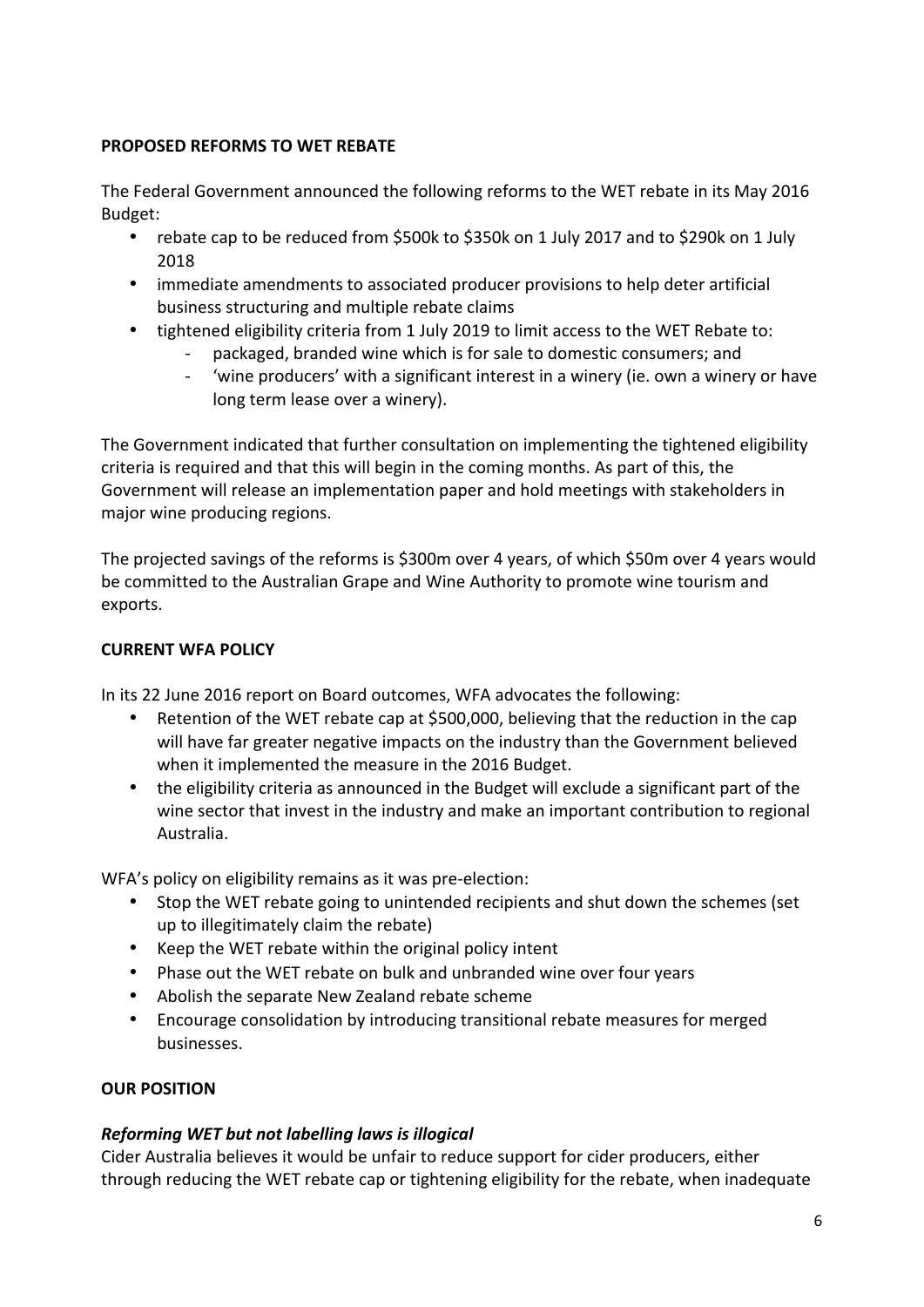and poorly enforced labelling laws prevent those same producers from competing on a level playing field with producers that use substantially imported ingredients. Juice from Australian grown fruit is estimated to cost up to six times more than the comparable amount of imported juice concentrate, providing a significant disincentive for cider producers to use Australian fruit and support Australian industry and regional agricultural communities.

Reducing the WET rebate whilst at the same time not strengthening the labelling laws is disingenuous and could prove catastrophic to craft cider producers and the economies of apple and pear growing regions around Australia. Addressing this market failure by strengthening food labelling standards should be a necessary prerequisite to any major reforms to the WET rebate.

Cider Australia notes that integrity in labelling is not such an issue for the wine industry because it has its own comprehensive wine labelling laws.

## **Origin of juice is relevant**

The origin of the juice in cider is an important factor considering the importance of the WET rebate for many rural and regional communities. Unlike grape wine, Australian cider is made from imported juice concentrate as well as Australian grown fruit (fresh, cold stored or juice concentrate<sup>4</sup>).

Cider Australia estimates that over 85% of cider that is 'Made in Australia'<sup>5</sup> is actually made from imported juice concentrate. This means that less than 15% of the cider produced in Australia is directly supporting rural and regional orchardists and associated businesses. Few direct benefits arise from the production of cider from imported juice concentrate. However, all cider producers are currently eligible to claim the WET rebate regardless of the origin of the juice.

## *Definition'of''eligible'producer'*

!!!!!!!!!!!!!!!!!!!!!!!!!!!!!!!!!!!!!!!!!!!!!!!!!!!!!!!!!!!!

Cider Australia believes that the eligibility of cider producers to claim the WET rebate should be directly tied to the use of 100% Australian apple and pear juice. This would effectively target the policy intent of the WET rebate given that craft cider production (using 100% Australian grown fruit) has substantial direct and indirect economic benefits for rural and regional Australia.

Compared to less precise indicators of 'real investment in the industry', for example ownership of production equipment, vines/orchards, stock and cellar door operations<sup>6</sup>, Cider Australia's proposal to tie WET rebate eligibility to the use of 100% Australian juice would also be simpler, more transparent, easier to comply with and easier to enforce.

 $4$  Though not common practice, Australian grown fruit can be concentrated to enable cider production to continue

across the year and potentially between years.<br><sup>5</sup> Under the new Australia New Zealand Food Standards Code rules on country of origin labelling, 'Made in

Australia' simply means that the cider is fermented in Australia and implies nothing about the origin of the juice.<br><sup>6</sup> Cider Australia understands that a group of large wine makers have canvassed eligibility criteria that require WET rebate recipients to meet at least 3 of the following criteria: own or have a long term lease and operation of: > 5 ha. of vineyard; a winemaking facility; a bottling facility; a cellar door facility; stainless steel tanks and/or oak barrels  $>$  50 kL; and own stock with a value  $>$ \$300k at FY end.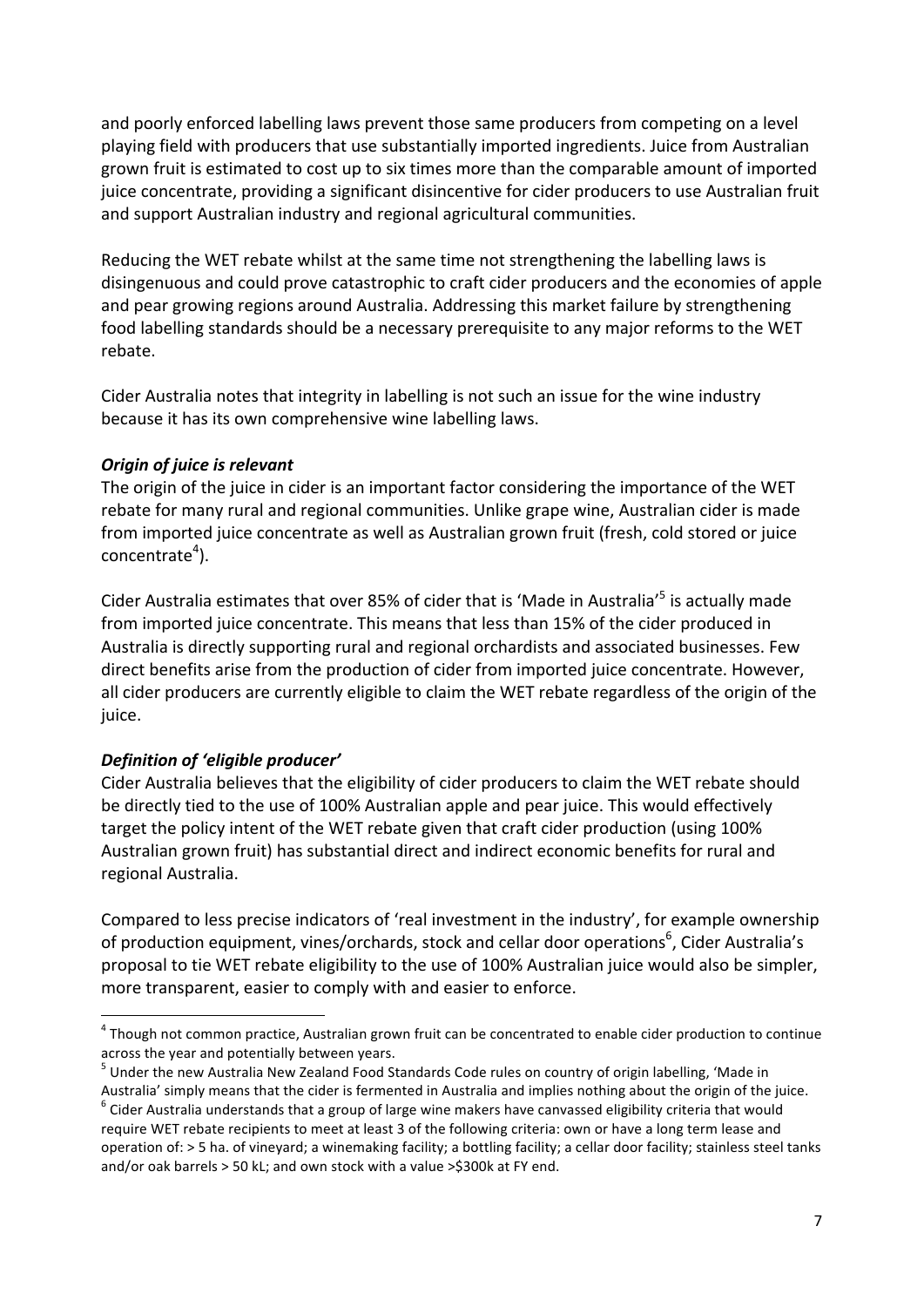With respect to any proposals that seek to tie eligibility to 'real investment in the industry', Cider Australia notes the challenges involved in establishing criteria appropriate to all producers given the differences between the grape wine, cider, fruit wine (not including cider) and mead industries. Similar to the wine industry, the cider industry is diverse and has a wide range of businesses with operations spanning various parts of the production chain. For example, some cider producers own orchards but contract out their cider production, some buy juice but ferment their own cider on site, some do everything, and some simply own the cider brand.

To be true to the policy intent of the WET rebate, the definition of an eligible producer must continue to include producers that are heavily invested in supporting regional agriculture, infrastructure and tourism. Adopting prescriptive eligibility criteria related to 'investment' and 'ownership' could be disastrous for the cider industry and rural and regional communities across Australia if it were to make ineligible for the rebate any craft cider business that uses 100% Australian fruit.

In Cider Australia's view, as long as a cider is made from 100% Australian apple and pear juice, its production will benefit rural and regional Australia and thus should be eligible for the WET rebate.

## *Definition'of'a''bulk'sale'*

Cider Australia supports reforms to the WET rebate to close loopholes in line with its original policy intent including phasing out the rebate on bulk and unbranded sales. While Cider Australia has not seen a formal Government proposal on the threshold for a 'bulk sale' or 'packaged product', a number of wine industry bodies have stated publicly that the Government will propose 'bulk' to be a container of more than five litres, in line with the position of WFA. Such a low threshold would exclude many craft cider producers from eligibility and lead to several distortions in the cider industry.

Cider Australia advocates that 'bulk' should be defined as a single container exceeding 51 litres at the time of the dealing. It is a common and highly efficient practice within the cider industry to sell branded cider in 30L and 50L kegs. In terms of efficiency and sustainability, packaging in glass bottles costs up to 3 times more than reusable kegs. Furthermore, packaging cider and perry in kegs is not in any way indicative of a lower quality product. If the definition of rebatable cider and perry were to exclude branded products sold in 30L and 50L kegs, many producers would change to less efficient and more costly packaging with producers and consumers bearing the cost.

Cider Australia understands that there is also growing interest in the wine industry in onpremise dispensing of wine from bulk containers (10, 20, 30 and 50L) as marketing and the technology to produce and use these evolves.

#### *No'reduction'in'cap*

Cider Australia, like WFA, does not support a reduction in the WET rebate cap as it would be a serious disincentive to growth, investment and innovation in the category.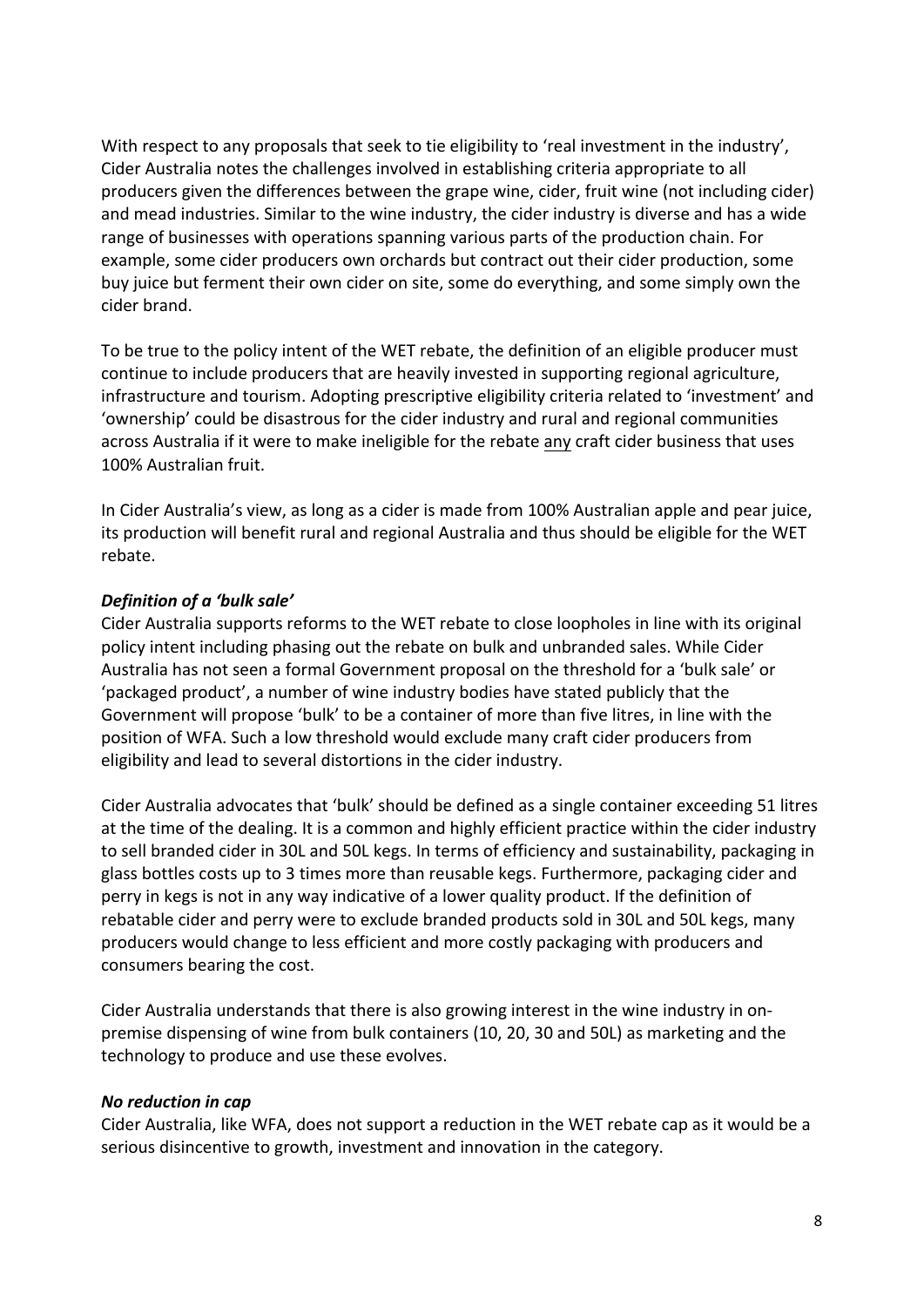Cider Australia has two further reasons for objecting to the proposed cap reductions that are unique to the cider industry:

- 1. Inadequate labelling laws, as noted above, are preventing small and medium sized cider producers from competing on level playing field with producers that use substantially imported ingredients. The rebate should not be cut without reforms to strengthen integrity in cider labelling laws.
- 2. The group of cider producers most affected by the proposed cap reductions are medium sized producers who are at, or approaching, the \$500,000 rebate cap<sup>7</sup>. Many of these medium sized producers are likely to be craft producers that use 100% Australian fruit. These producers are purchasing a significant share of the Australian juice market and their continued viability and growth has a crucial bearing on the economic welfare of orchardists and regional and rural communities. In addition, it is these producers who are most influential in marketing craft cider to consumers and driving innovation and value add in the category. A cap reduction would severely constrain growth in this sector of the cider category.

Cider Australia does not support reduction of the WET rebate cap due to the significant potential adverse impacts of this measure on cider market development. Instead, eligibility criteria should be amended so that cider made from 100% Australian apple and pear juice is eligible for the WET rebate and cider made from imported juice concentrate is not eligible.

## *Consultation'on'the'reforms*

The Government has indicated it will hold meetings with stakeholders in major wine producing regions. Ideally, one or more meetings should also be held in apple and pear growing regions so that producers can put the relevance of the cider industry to the Government.

 $17$  Cider Australia understands that most small producers (which make up the majority of cider producers in total numbers) claim well below both the current \$500,000 rebate cap and the proposed lower caps, and are unlikely to be impacted in the short term. Large producers would receive a reduced rebate under the reforms, but have a much greater capacity to offset this reduction than medium sized producers.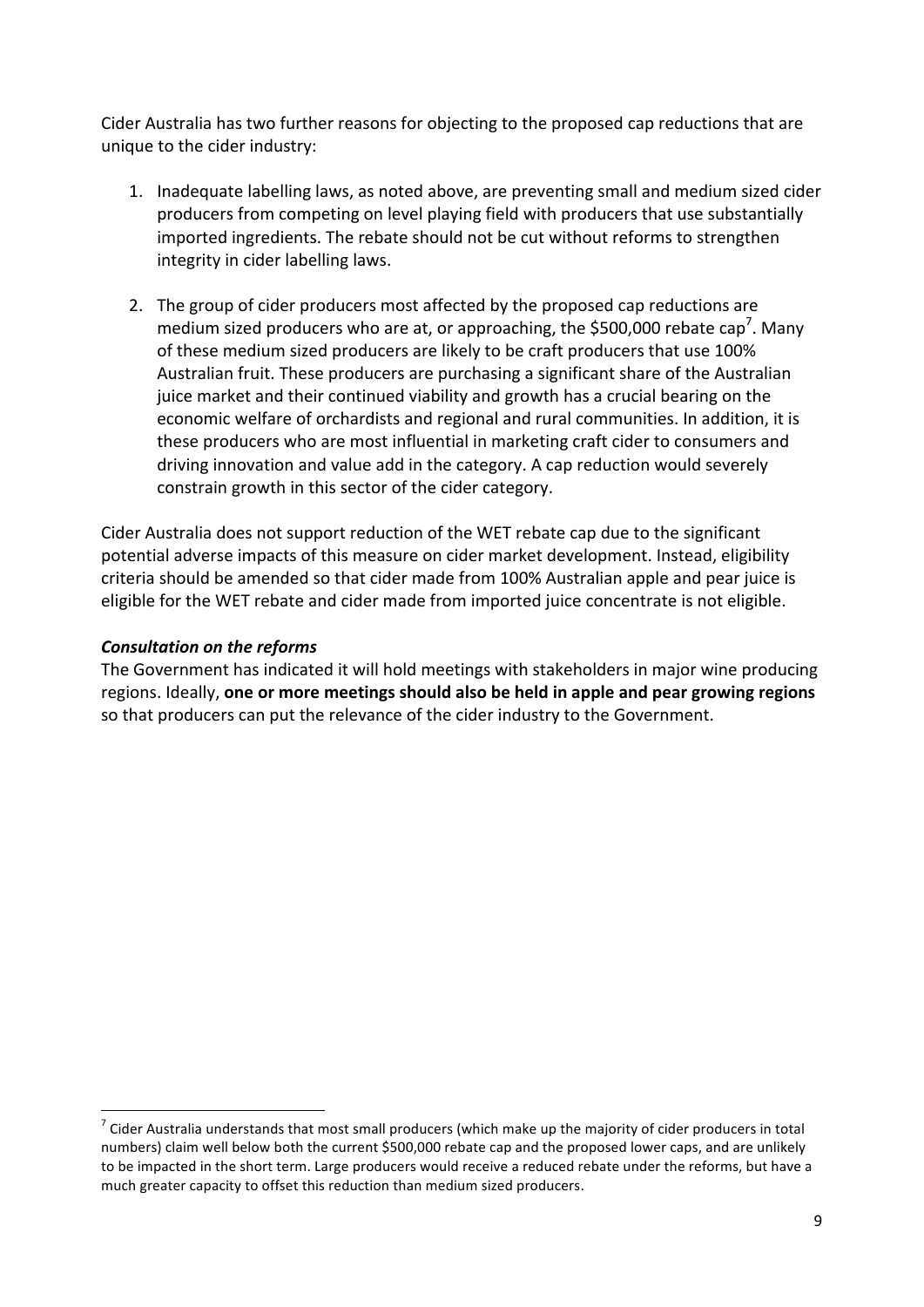# **ATTACHMENT B**

#### **CIDER AUSTRALIA'S PROPOSED DEFINITION OF CIDER**

There are two different definitions for cider and perry used in Commonwealth legislation. Thus, many products defined as cider and perry under tax law are not similarly defined under food standards, and vice versa.

Narrowing the definition of cider and perry in Standard 2.7.3 of the Australia New Zealand Food Standards Code would more closely align what is stated on the label with consumer expectations about the product, industry practices and the regulatory approach in comparable international markets.

Cider Australia's proposes that cider/perry be defined as a food prepared from the complete or partial fermentation of the juice of must of apples/pears and no more than 25% of the juice or must of pears/apples, and must not contain:

- a) **any flavours other than apple and/or pear** (ie. fruits and fruit flavours (natural or artificial) other than apple and/or pear, vegetables and vegetable flavours (natural or artificial), grains, cereals, honey and spices)
- b) **alcohol specifically to increase ABV, except where necessary for the production of cider<sup>8</sup>**
- c) **less than 50% by weight of apple and/or pear juice and juice products.**

means a food prepared from the complete or partial fermentation of the juice or must of apples and no more than 25% of the juice or must of pears. It may contain

The intention of (b) is to not permit alcohol additions, but recognises that some widely accepted additives and processing aids may contain alcohol (such as apple/pear aromas). Cider Australia could assist in defining the list of permitted alcohol additions.

In relation to naming products, a blend of cider/perry with other fruit (for example quince) should be labelled 'cider & quince' or 'cider with quince' or similar, but never 'quince cider'. Products that do not meet the 75:25 juice ratio should indicate the product contains both ingredients and be labelled 'apple and pear' cider or similar.

Cider Australia has informally consulted with New Zealand on the proposed definition and New Zealand has indicated general support for the proposals.

Table 1 provides a comparison of cider definitions in key cider producing countries.

!!!!!!!!!!!!!!!!!!!!!!!!!!!!!!!!!!!!!!!!!!!!!!!!!!!!!!!!!!!!

 $8$  'where necessary for the production of cider' is a term borrowed from UK Custom's Notice 162.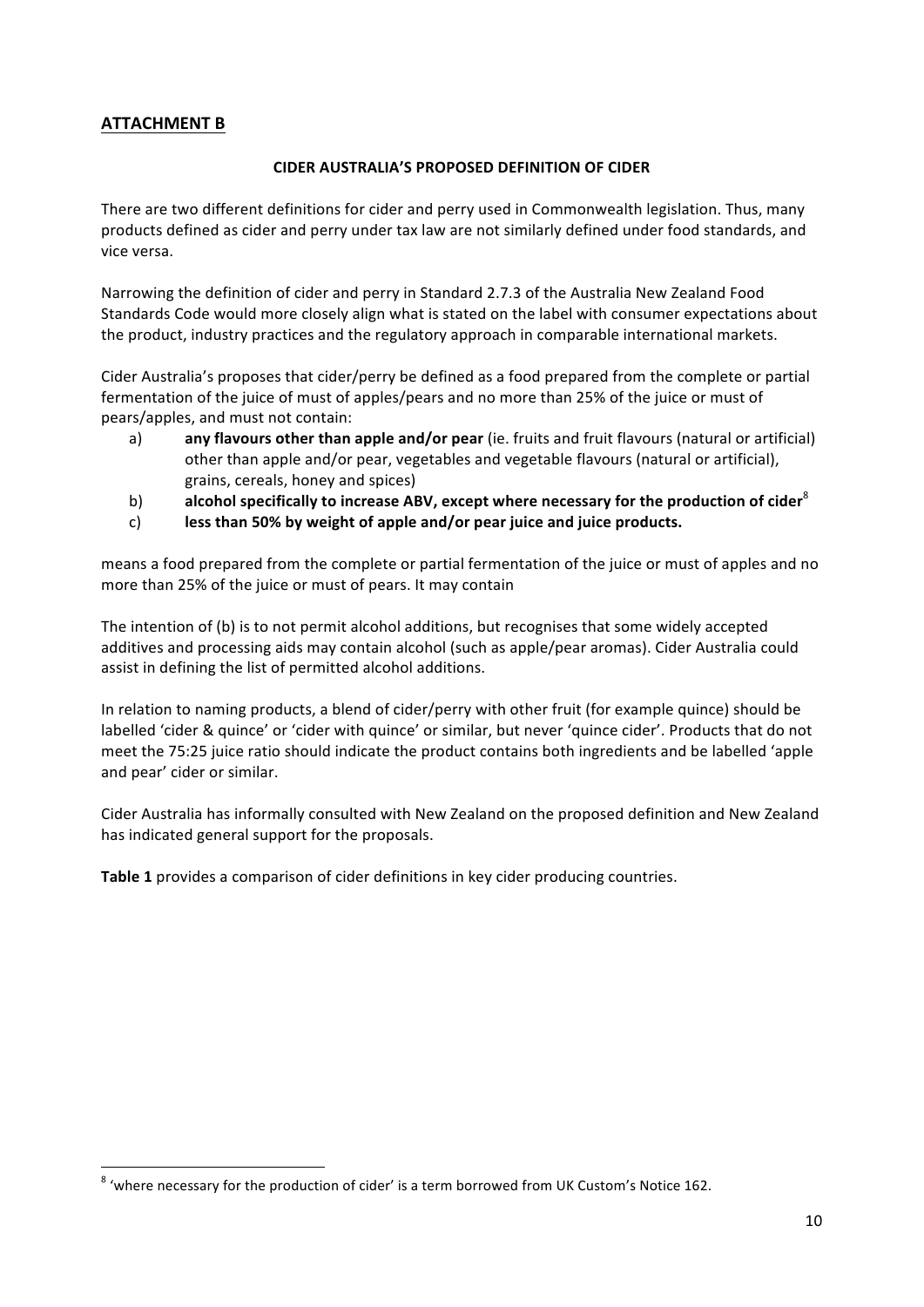| Country   | Instrument   | ABV*            | Labelling               | Production   | Juice % (fresh   | Juice type     | Water | Sugar | Added    | Additives to colour  | Added      |
|-----------|--------------|-----------------|-------------------------|--------------|------------------|----------------|-------|-------|----------|----------------------|------------|
|           |              |                 | requirement             | method       | and equiv.)      |                |       |       | alcohol  | and flavour          | CO2(g/l)   |
| Australia | <b>WET</b>   | Cider: 1.15-    | <b>No</b>               | Complete or  | No               | Apple and      | Yes   | Yes   | No ethyl | No flavours (such as | Yes        |
|           |              | 8%              |                         | partial      |                  | pear only      |       |       | alcohol  | lemon or             |            |
|           |              |                 |                         | fermentation |                  |                |       |       | added    | blackcurrant) or     |            |
|           |              | If 8-22% is     |                         |              |                  | If $>8\%$ and  |       |       | from     | anything that may    |            |
|           |              | fruit or        |                         |              |                  | contains       |       |       | any      | add colour (such as  |            |
|           |              | vegetable       |                         |              |                  | other juice is |       |       | other    | caramel or           |            |
|           |              | wine            |                         |              |                  | defined as     |       |       | source   | cochineal)           |            |
|           |              |                 |                         |              |                  | fruit or       |       |       |          |                      |            |
|           |              |                 |                         |              |                  | vegetable      |       |       |          |                      |            |
|           |              |                 |                         |              |                  | wine           |       |       |          |                      |            |
| Australia | <b>FSANZ</b> |                 | ABV, std                | Complete or  | No               | 75:25 and      | Yes   | Yes   | Yes      | Vegetable juice and  | Yes        |
| and New   | (Standard    |                 | drinks and              | partial      |                  | 25:75 ratio    |       |       |          | vegetable juice      |            |
| Zealand   | 2.7.3)       |                 | restrictions            | fermentation |                  | for cider and  |       |       |          | products;            |            |
|           |              |                 | on claiming a           | of fruit,    |                  | perry, but can |       |       |          | honey; spices        |            |
|           |              |                 | product is              | vegetable,   |                  | add other      |       |       |          |                      |            |
|           |              |                 | non-                    | grains,      |                  | fruit and      |       |       |          |                      |            |
|           |              |                 | intoxicating'           | cereals.     |                  | vegetable      |       |       |          |                      |            |
|           |              |                 | or 'non-<br>alcoholic'. |              |                  | juices         |       |       |          |                      |            |
| <b>US</b> | Internal     | Cider (a form   | [must be                | ?            | Apple juice or   | Apple only.    | Yes   | Yes   | ?        | No other fruit or    | Still wine |
|           | Revenue      | of still wine): | able to                 |              | equiv. $9$ > 50% |                |       |       |          | artificial product   | : < 3.92   |
|           |              | $0.5 - 7%$      | identify tax            |              | vol. finished    | Legislation is |       |       |          | which imparts a      |            |
|           |              |                 | class from              |              | product          | before Parl to |       |       |          | fruit flavour other  | If above   |
|           |              | If above 7% is  | label??]                |              |                  | permit pear.   |       |       |          | than apple           | this is    |
|           |              | taxed like      |                         |              |                  |                |       |       |          |                      | taxed      |
|           |              | wine            | Food and                |              |                  |                |       |       |          |                      | like       |
|           |              |                 | Drug Admin.             |              |                  |                |       |       |          |                      | champag    |
|           |              | Legislation is  | responsible             |              |                  |                |       |       |          |                      | ne         |
|           |              | before Parl to  | for cider               |              |                  |                |       |       |          |                      |            |
|           |              | increase        | labelling.              |              |                  |                |       |       |          |                      | Legislati  |
|           |              | permitted       |                         |              |                  |                |       |       |          |                      | on is      |
|           |              | ABV from 7 to   | Alcohol and             |              |                  |                |       |       |          |                      | before     |
|           |              | 8.5%.           | Tobacco                 |              |                  |                |       |       |          |                      | Parl to    |
|           |              |                 | Trade and               |              |                  |                |       |       |          |                      | increase   |
|           |              |                 | <b>Tax Bureau</b>       |              |                  |                |       |       |          |                      | permitte   |

# Table 1: International comparison of cider product classification (note this information in incomplete and unverified)

!!!!!!!!!!!!!!!!!!!!!!!!!!!!!!!!!!!!!!!!!!!!!!!!!!!!!!!!!!!!

 $9$  'equivalent' means reconstituted to original brix of the juice prior to concentration.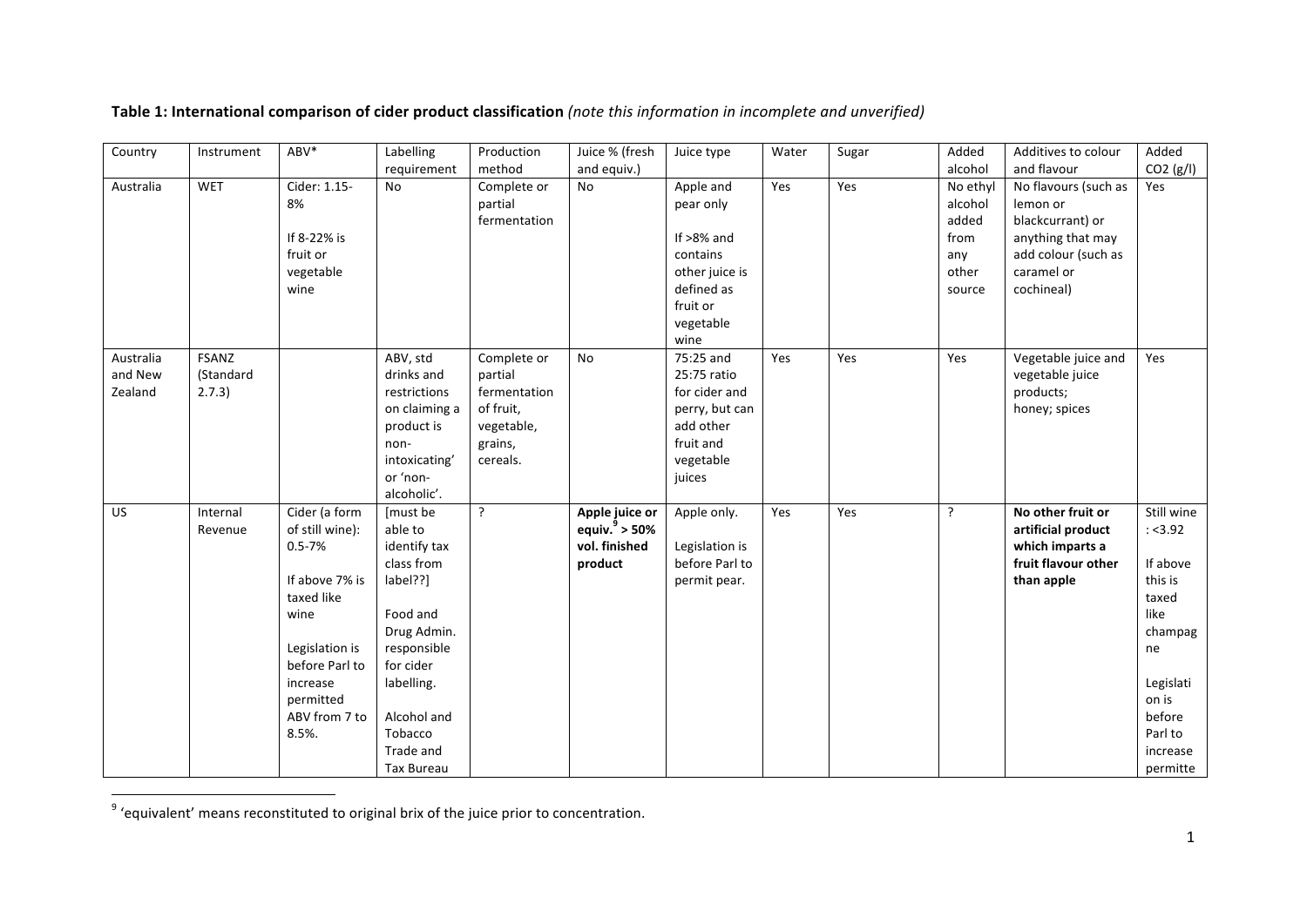| Country                        | Instrument                                       | ABV*        | Labelling<br>requirement                                  | Production<br>method                                       | Juice % (fresh<br>and equiv.)                                                                                                                                  | Juice type                                                                   | Water | Sugar                                                                                                                                                                                                                                                                                                                                                                                    | Added<br>alcohol                                        | Additives to colour<br>and flavour                                                                                                                                                                      | Added<br>CO2(g/l)                                                                                                                  |
|--------------------------------|--------------------------------------------------|-------------|-----------------------------------------------------------|------------------------------------------------------------|----------------------------------------------------------------------------------------------------------------------------------------------------------------|------------------------------------------------------------------------------|-------|------------------------------------------------------------------------------------------------------------------------------------------------------------------------------------------------------------------------------------------------------------------------------------------------------------------------------------------------------------------------------------------|---------------------------------------------------------|---------------------------------------------------------------------------------------------------------------------------------------------------------------------------------------------------------|------------------------------------------------------------------------------------------------------------------------------------|
|                                |                                                  |             | responsible<br>for fruit wine<br>labelling.               |                                                            |                                                                                                                                                                |                                                                              |       |                                                                                                                                                                                                                                                                                                                                                                                          |                                                         |                                                                                                                                                                                                         | $\mathsf{d}$<br>carbonat<br>ion level                                                                                              |
| Republic of<br>South<br>Africa | Liquor<br><b>Products Act</b><br>1989            | 2.5-15%     | Yes - must<br>put category<br>of beverage<br>on the label | 'Generally<br>accepted<br>production<br>processes'<br>only | No                                                                                                                                                             | Apple to pear<br>juice ratio<br>75:25 and<br>25:75 for<br>cider and<br>perry | Yes   | Only if added:<br>(i) before<br>alcoholic<br>fermentation<br>only to such an<br>extent that not<br>more than 20<br>per cent of the<br>fermentable<br>sugars are<br>derived<br>therefrom; or<br>(ii) after<br>completion or<br>termination of<br>alcoholic<br>fermentation to<br>sweeten the<br>final product<br>and to a<br>maximum of<br>$100 g/l$ ,<br>calculated as<br>reducing sugar | Only<br>spirit<br>derived<br>from<br>apples<br>or pears | Yes some permitted<br>(ie caramel)                                                                                                                                                                      | Yes                                                                                                                                |
| UK                             | Alcoholic<br>Liquor<br><b>Duties Act</b><br>1979 | $1.2 - 8.5$ | Voluntary<br>Code                                         | Fermentation<br>of apple or<br>pear juice                  | 35% apple or<br>pear juice by<br>volume of<br>minimum<br>1033 degrees<br>specific<br>gravity in pre-<br>fermentation<br>mixture and<br>in the final<br>product | 75:25 and<br>25:75 ratio<br>for cider and<br>perry                           | Yes   | Yes                                                                                                                                                                                                                                                                                                                                                                                      | No                                                      | Colours to make<br>straw/gold/golden<br>brown.<br>No herbs or spices,<br>or fruit juices other<br>than apple or pear,<br>or for flavours of<br>any type other than<br>those specified in<br>section 25. | If $(1)$<br>above<br>three<br>bars or<br>more at<br>20°C, or<br>(2)<br>containe<br>d in a<br>closed<br>bottle<br>with a<br>'mushro |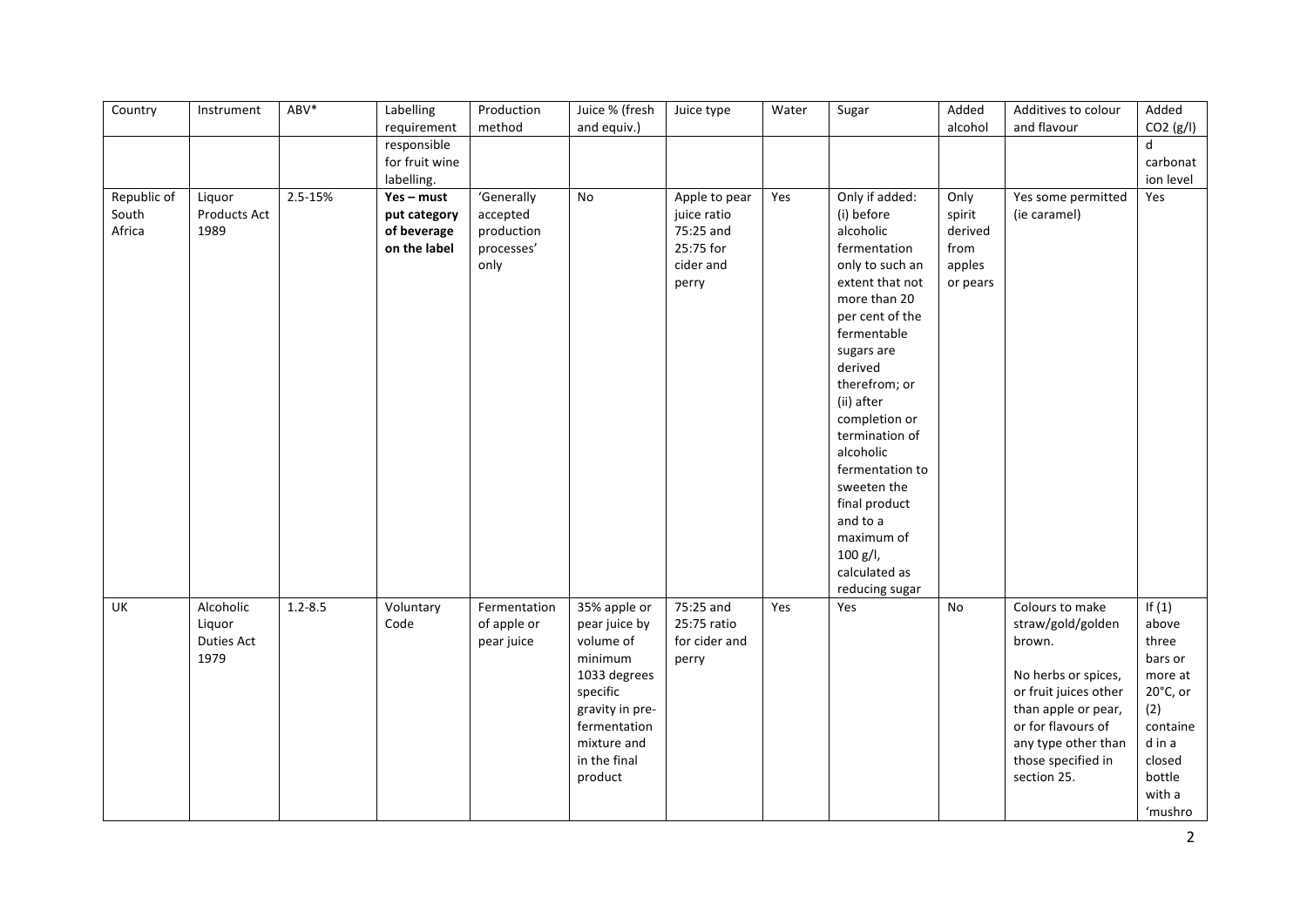| Country             | Instrument                                    | ABV*                                 | Labelling<br>requirement                     | Production<br>method                      | Juice % (fresh<br>and equiv.)                     | Juice type                           | Water | Sugar                    | Added<br>alcohol | Additives to colour<br>and flavour                                                                                                                                                                                                                                                                                                                | Added<br>CO2(g/l)                                                                                                |
|---------------------|-----------------------------------------------|--------------------------------------|----------------------------------------------|-------------------------------------------|---------------------------------------------------|--------------------------------------|-------|--------------------------|------------------|---------------------------------------------------------------------------------------------------------------------------------------------------------------------------------------------------------------------------------------------------------------------------------------------------------------------------------------------------|------------------------------------------------------------------------------------------------------------------|
|                     |                                               |                                      |                                              |                                           |                                                   |                                      |       |                          |                  |                                                                                                                                                                                                                                                                                                                                                   | om<br>shaped<br>stopper'<br>held in<br>place by<br>a tie or<br>fastening<br>, is taxed<br>like<br>champag<br>ne. |
| Ireland             | Finance Act<br>2003                           | $1.2 - 15$                           |                                              | Fermentation<br>of apple or<br>pear juice |                                                   | Apple or pear                        |       |                          | No               | No other beverage<br>or substance which<br>imparts colour or<br>flavour and which,<br>by such addition in<br>the opinion of the<br>Commissioners<br>significantly alters<br>the character of the<br>product (this is<br>interpreted to<br>exclude the<br>addition of all other<br>fruit juices or fruit<br>flavours apart from<br>apple and pear) |                                                                                                                  |
| Germany             |                                               | Min 5                                |                                              |                                           | [Minimum<br>95% juice<br>content]                 |                                      |       | $\overline{Yes}$ (limit) |                  | Caramel                                                                                                                                                                                                                                                                                                                                           |                                                                                                                  |
| Spain<br>(Asturias) |                                               |                                      |                                              |                                           | [Minimum<br>50% juice<br>content]<br>(100% juice) |                                      |       |                          |                  |                                                                                                                                                                                                                                                                                                                                                   |                                                                                                                  |
| France<br>(see      | Stricter rules<br>for 'cidre'<br>(ie. max 10% | Min 1.5 (or 3<br>for sweet<br>cider) | Yes (cannot<br>be sold as<br>'cider' if does | Exclusively<br>from the<br>fermentation   | [Min 50%<br>juice]                                | Apple or<br>apple and<br>pear juices | Yes   | No                       |                  | Cochineal and<br>caramel                                                                                                                                                                                                                                                                                                                          |                                                                                                                  |